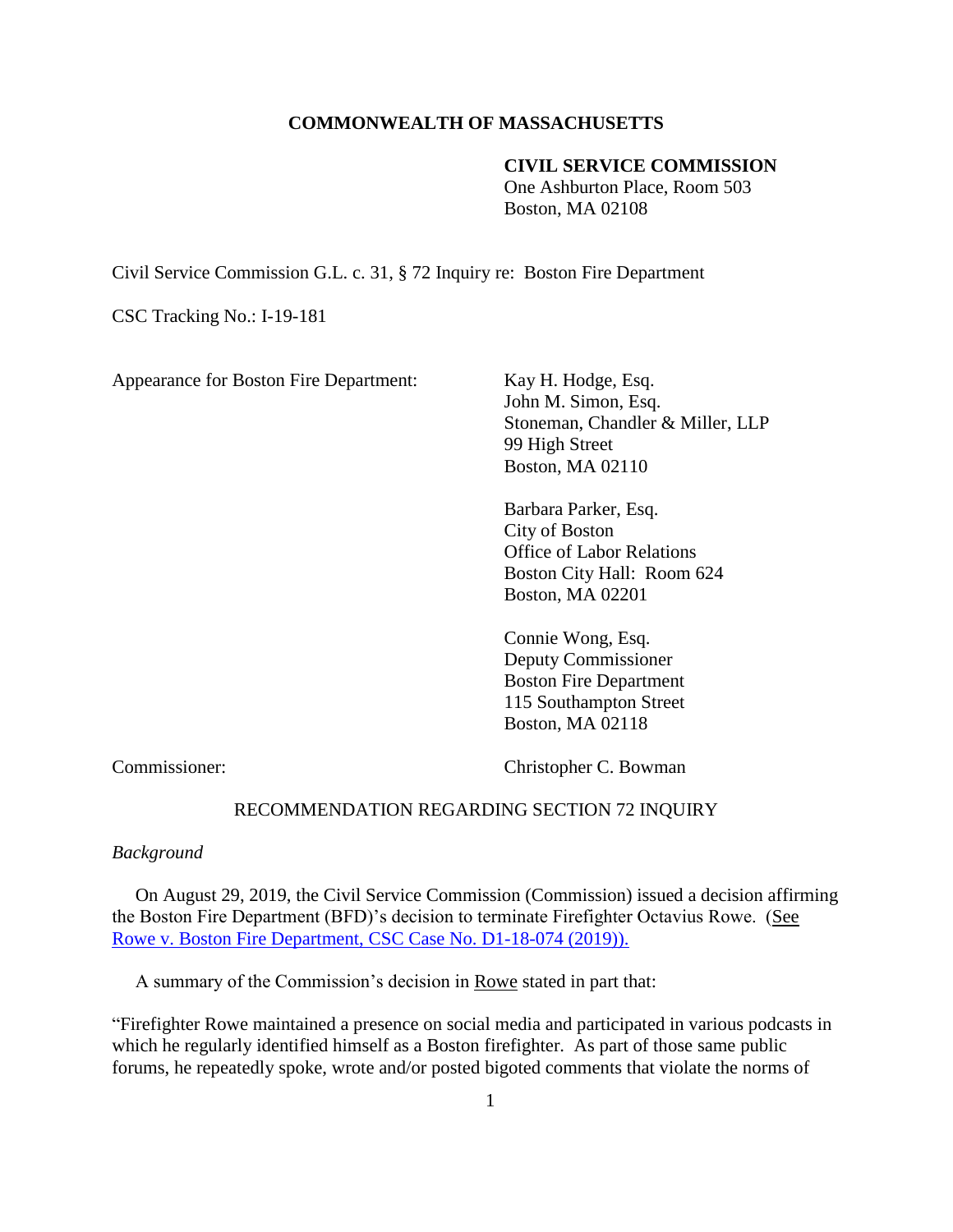decency and various rules and regulations of the Boston Fire Department, including conduct unbecoming a firefighter, justifying his termination."

 As part of its decision in Rowe, the Commission also addressed allegations of disparate treatment, including allegations by the Appellant that another incumbent Boston firefighter may have engaged in similar behavior by allegedly posting racist comments on social media. Specifically, the Commission's decision stated:

 As referenced in the findings, Rowe's counsel presented the BFD with a posting from a Facebook account which had the name of MG as the person who posted it.

The posting stated:

"all lives matter means shut up [n-word]????? Hahahahahaha funny i don't see a mark on this man, his t-shirt isn't ripped or slightly askew what channel can I follow this on?? cnn… nope msnbc…nope, bet…nope, fox news nope, local channels nope"

 The Commission was not satisfied that the BFD pursued the same due diligence regarding the allegations against Firefighter MG that it did against Rowe.

G.L. c. 31, § 72 states that:

 'The commission or administrator [HRD], upon the request of an appointing authority, shall inquire into the efficiency and conduct of any employee in a civil service position who was appointed by such appointing authority. The commission or the administrator may also conduct such an inquiry at any time without such request by an appointing authority. After conducting an inquiry pursuant to this paragraph, the commission or administrator may recommend to the appointing authority that such employee be removed or may make other appropriate recommendations.' (emphasis added)

 Based on the facts presented here, the Commission determined that a Section 72 inquiry was warranted and opened such an inquiry, ordering the BFD to complete a further investigation regarding Firefighter MG and to provide the Commission with the results of that investigation, including findings and recommendations.

# *BFD's Further Investigation*

 The BFD has now completed the further investigation and provided the Commission with its findings and recommendations.

As part of its investigation, the **BFD** determined that:

1. Firefighter MG did author the above-referenced post on his Facebook account approximately three years ago.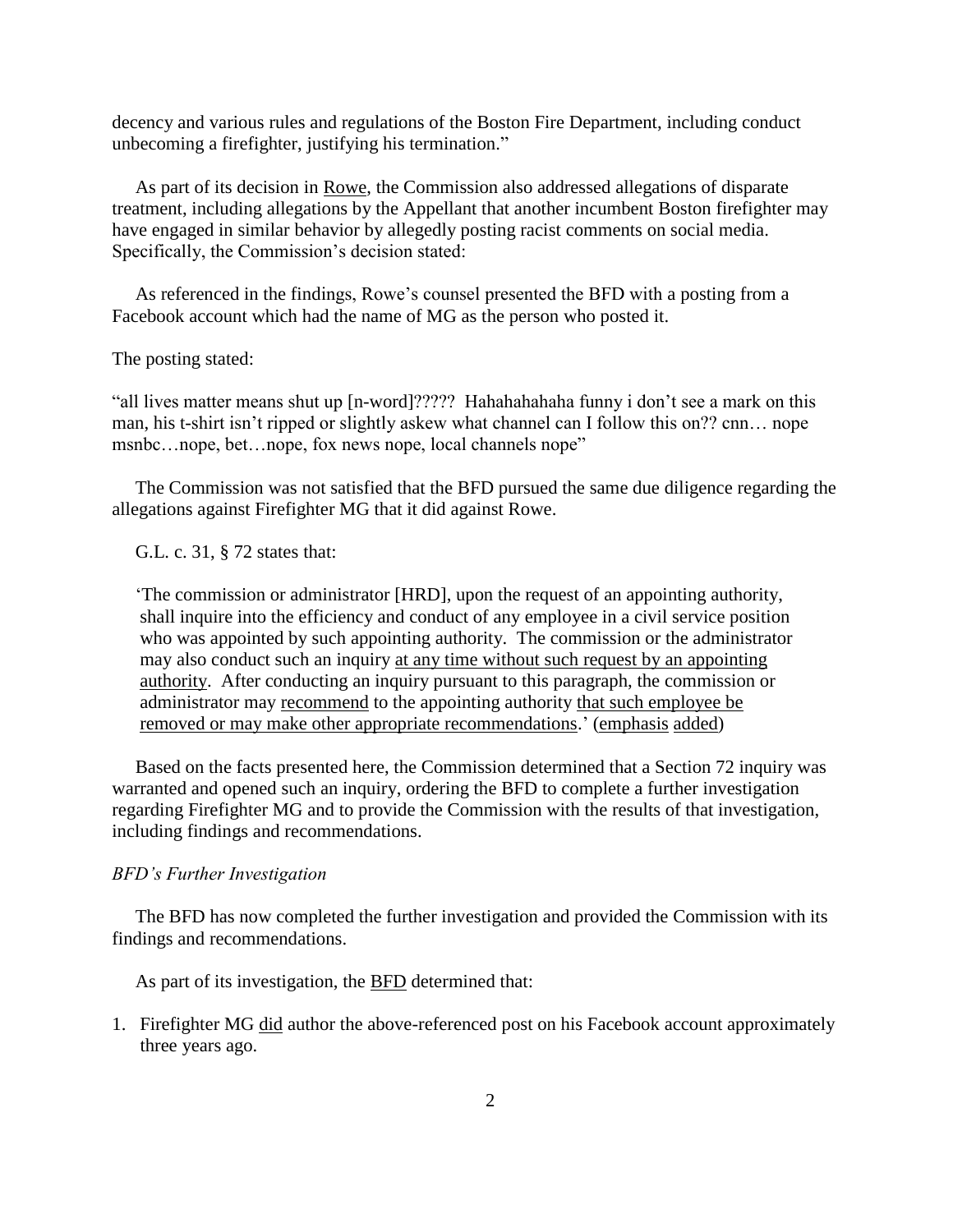- 2. Firefighter MG denies authoring this post.
- 3. Firefighter MG's denials are untruthful.

 Further, the BFD found that, absent additional information about MG's post (i.e. – the posts that may have come before and after), they were "reluctant to find that the use of the n-word [in MG's post] was meant to be pejorative."

 The BFD has found that a two-tour suspension of MG is warranted based on his untruthfulness.

#### *Commission's Response*

 The Commission has consistently found that use of racist comments by a civil service employee constitutes substantial misconduct that adversely affects the public interest.

 In Duquette v. Department of Correction, 19 MCSR 337 (2006), the Appellant authored a racist cartoon that was meant to disparage a black supervisor. The Commission, upholding DOC's decision to terminate the Appellant, stated: "One would have hoped that this century's workplace had been purged of such offenses ... There is no place for such behavior in the workplace and there is no place for the Appellant — or others that would engage in such behavior -- at the Department of Correction." When the Appellant in that appeal argued that employees who engaged in similar behavior were not terminated in the past, the Commission stated that it would not " ... use those cases as a guide (or moral compass) to lower the bar on what is considered appropriate discipline against individuals who use racist statements ..." Id. at 340.

 In Davis v. Newton Fire Department, 27 MCSR 16 (2014), the Commission upheld the termination of a fire fighter based primarily on his engagement in racist harassment. Specifically, the Appellant in that case, who is African American, referred to another firefighter, who is biracial, as a "house n-word"; a "corn bread" and "home grown," all derogatory references to the firefighter's race, during a conversation about shift swaps.

 In Lavallee v. Boston Fire Department, D1-19-059 (2019), the Appellant, while intoxicated, referred to a fellow black firefighter as a "fucking [n-word]." The Commission, in upholding the BFD's decision to terminate the Appellant, stated in part that the Appellant had: "engaged in substantial (and abhorrent) misconduct which adversely affects the public interest and constitutes a violation of various rules and regulations of the BFD, including conducting unbecoming a firefighter."

 Here, the BFD stated that, based on the limited information available three years after the posting in question was made, they were unable to determine whether the use of the n-word in MG's post was "meant to be pejorative".

Even if the Commission were to accept the BFD's questionable conclusion regarding the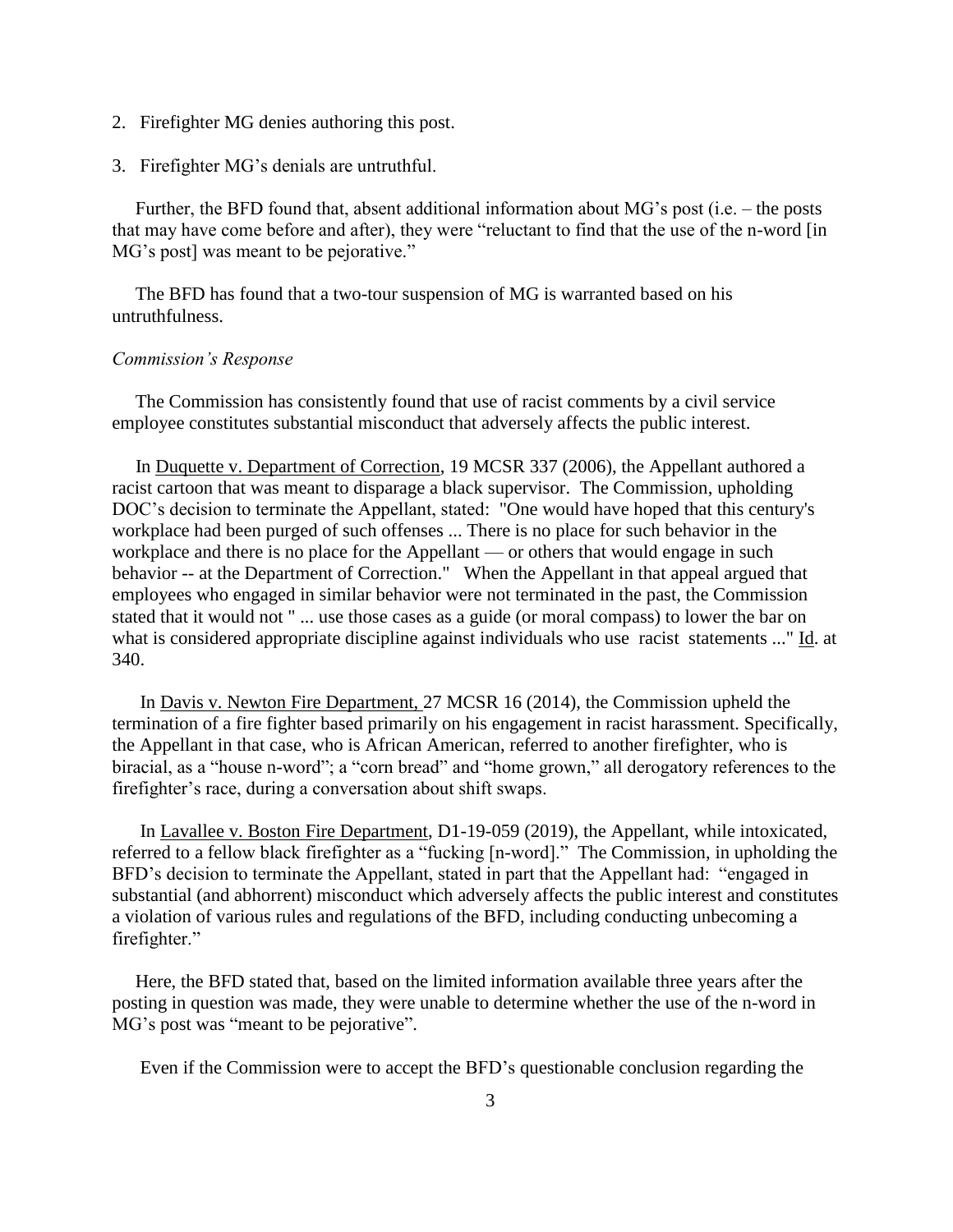intent of MG's post, there is the troubling finding regarding untruthfulness. Specifically, after a thorough further investigation, the BFD reached the well-supported conclusion that : a) Firefighter MG did indeed author the post in question; and b) his (ongoing) statements to the contrary are untruthful.

 The Commission has consistently held that untruthfulness is among the most serious offenses warranting discipline, particularly when it involves untruthfulness as part of an internal investigation.

 In Garrett v. Haverhill, 18 MCSR 381 (2005) the Commission found that there was reasonable justification for the discharge of a police officer who repeatedly presented false testimony during the departmental investigation of the officer's misconduct.

 In Meaney v. Woburn, 18 MCSR 129 (2005), the discharge of a police officer was upheld based, in part, on the officer's consistent dishonesty and "selective memory" during the departmental investigation of that officer's misconduct.

 In Royston v. Billerica, 19 MCSR 124 (2006) the Commission upheld the discharge of a police officer who "knowingly lied to the Chief during a departmental investigation to cover up" his own misconduct.

 In Deshamias v. City of Westfield, 23 MCSR 418 (2009), a police officer's discharge was upheld based primarily on the officer's dishonesty about a relatively minor infraction that occurred on his shift.

 Here, the BFD has found that an incumbent firefighter has been continuously untruthful during a departmental investigation regarding whether he authored a post with the n-word in it.

 As referenced above, the Commission's authority here, after conducting an inquiry under G.L. c. 31, s. 72, is limited to "recommend[ing] ..that such employee be removed or [to] make other appropriate recommendations" to the Appointing Authority.

 Based on a careful review of the record, including the BFD's own findings, I recommend that the BFD consider implementing discipline beyond the relatively short-term (two-tour) suspension currently proposed.

 Finally, the BFD has indicated to the Commission that it is initiating a mandatory "Respectful Workplace" training program that will make clear that the use of racist comments is unacceptable in any context. That training program should, among other things, emphasize that failing to comply with that directive, on a going forward basis, will warrant serious discipline, up to and including termination.

The Commission's inquiry under Tracking No. I-19-181 is hereby *closed*.